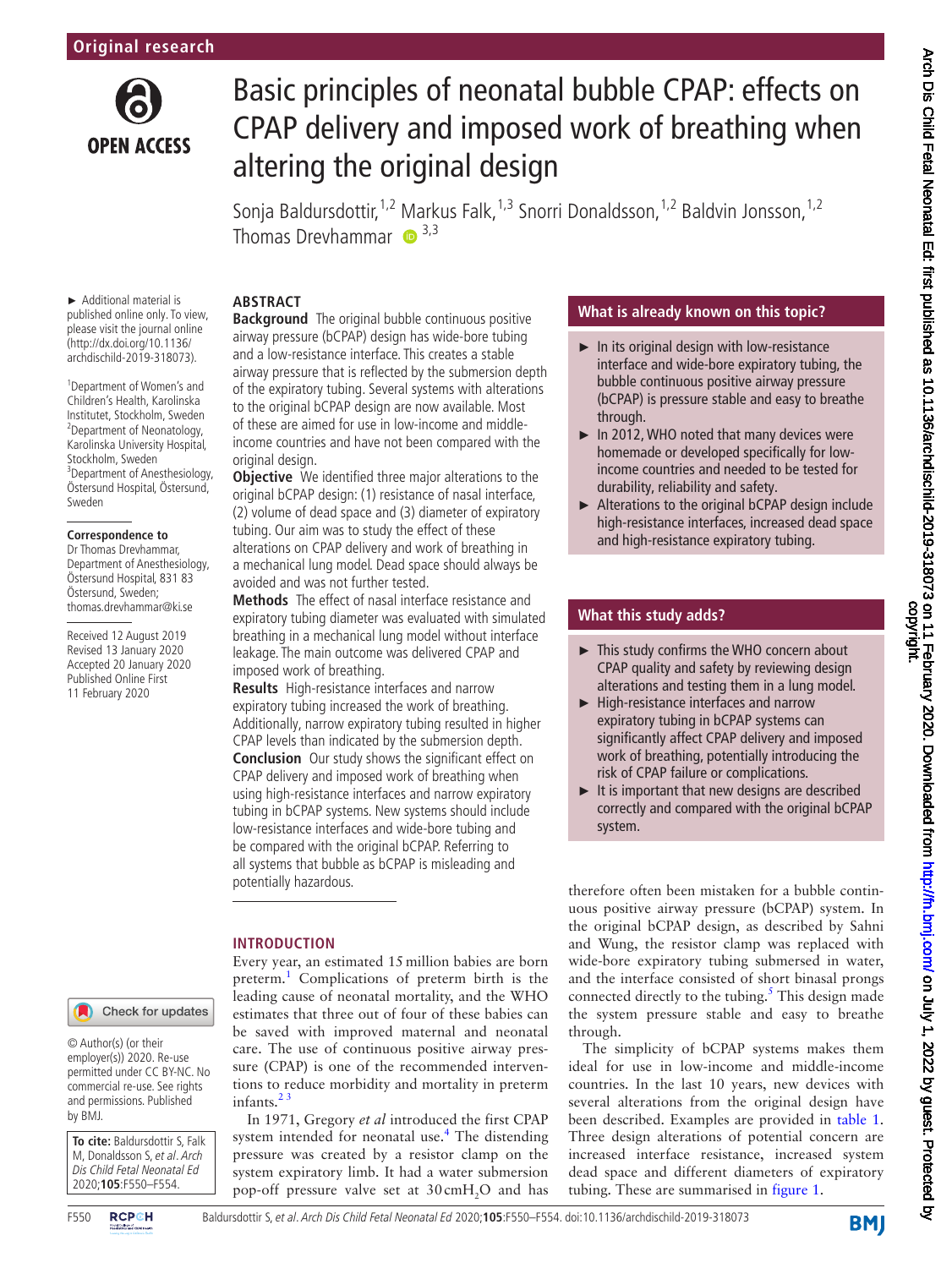# <span id="page-1-0"></span>**Table 1** bCPAP design variations

|                               | <b>Interface</b><br>resistance | Dead space | <b>Expiratory tubing</b><br>resistance | Comment                                                                                                                                                     |
|-------------------------------|--------------------------------|------------|----------------------------------------|-------------------------------------------------------------------------------------------------------------------------------------------------------------|
| Sahni and Wung <sup>5</sup>   | Low                            | Low        | Low                                    | Used in several trials and manuscripts; Fisher & Paykel bCPAP has a similar design                                                                          |
| Audu et al <sup>8</sup>       | High                           | Low        | High                                   | Description of modified oxygen cannula (figures 1-3) later used in clinical trial                                                                           |
| Brown et $a^{31}$             | Low                            | High       | $Low*$                                 | Description of the first version of the Pumani CPAP (figure 1)                                                                                              |
| Daga et $a^{\beta}$           | High                           | Low        | High                                   | Clinical trial using modified oxygen cannula with seal (figures 1-5)                                                                                        |
| Duket <sup>10</sup>           | High                           | Low        | High                                   | Review including modified oxygen cannula (figures 2 and 3). Other designs: original<br>bCPAP (figure 1) and high-resistance interface (RAM type, figure 5). |
| Kawaza et al <sup>32</sup>    | Low                            | High       | $Low*$                                 | Clinical trial including Pumani first version, reference to Brown et al                                                                                     |
| Chisti et al <sup>+11</sup>   | High                           | Low        | High                                   | Randomised trial including modified oxygen cannula, reference to Duke                                                                                       |
| McAdams et $al^{23}$          | High                           | Low        | Unknown                                | Case series and description of bCPAP with high-resistance interface (RAM type)<br>(figure 2)                                                                |
| Ezenwa et al <sup>12</sup>    | High                           | Low        | High                                   | Retrospective observational study using modified oxygen cannula (figures 1 and 2)                                                                           |
| WHO <sup>+13</sup>            | High                           | Low        | High                                   | Manual including modified oxygen cannula (figures 15 and 16). Other designs:<br>original CPAP (figure 14).                                                  |
| Bennett et $a^{33}$           | High                           | High       | $Low*$                                 | Description of a bCPAP system with a high-resistance interface (RAM type) and<br>connector tube similar to Brown et al (figure 1)                           |
| Falk et $al^{30}$             | Low                            | Low        | High                                   | Description of the second version of the Pumani CPAP (figure 2)                                                                                             |
| Bjorklund et al <sup>39</sup> | High                           | Low        | High                                   | Clinical trial using modified oxygen cannula with seal (figure 1)                                                                                           |
| Thaddanee et al <sup>14</sup> | High                           | Unknown    | High                                   | Observational trial and description of two modified oxygen cannula systems<br>(figures 1 and 2).                                                            |
| Amadi et al <sup>15</sup>     | High                           | Low        | High                                   | Observational trial and description of modified oxygen cannula systems (figure 1)                                                                           |

List of manuscripts with descriptions or use of bCPAP systems with design alterations from the original (top row). Dimensions are not always reported in manuscripts and some include several design variations. The figures or photographs refered to in the comment column can be found in the cited manuscripts.

\*Data in the manuscript indicate that expiratory tubing resistance was not high.

†Properties refer to only one system in the manuscript. Details are provided in comment column.

bCPAP, bubble continuous positive airway pressure.

The design alterations listed previously suggest a wide variation in the design of systems referred to as bCPAP systems. The development of new systems has not been without concern: 'Increasing use of CPAP without regulation is a concern. Many devices are in the "homemade" category; several low-cost bCPAP devices are being developed specifically for low-income countries but need to be tested for durability, reliability and safety'[.6](#page-4-18)

Our aim was to study the effect of interface resistance and the internal diameter of the expiratory tubing on CPAP delivery and imposed work of breathing in a mechanical lung model. Large dead space in non-leakage settings is not safe and was therefore not further tested.

#### **Methods**

Two important alterations to the original bCPAP design we identified, high-resistance interfaces and different diameters of expiratory tubing, were evaluated in a mechanical lung model.



<span id="page-1-1"></span>**Figure 1** Summary of deviations from the original bubble CPAP system of clinical concern. Details on interface resistance, dead space and resistance of expiratory tubing presented in [table 1.](#page-1-0)

#### **Mechanical lung model**

Measurements were performed using a mechanical lung model (ASL5000; Ingmar Medical, Pittsburgh, Pennsylvania, USA). Spontaneous breathing was simulated using a symmetrical, sinusoidal flow pattern with a flow maximum of 6L/min at a respiratory rate of 60 breaths/min. The main outcome was delivered CPAP and resistance to breathing. CPAP (cm $H_2O$ ) was measured as the average delivered pressure to the lung simulator. Resistance to breathing was measured as imposed work of breathing (mJ/breath).

Each interface was connected to the test lung without leakage. The driver flow was attached to the interface and the expiratory tubing was submersed in a large, open-top canister of water. The submersion depth was adjusted to 5cm and tests were performed with non-humidified air at room temperature.

#### **Interface resistance**

To confirm the effect of interface resistance, three interfaces were tested. Two represent traditional bCPAP interfaces with short binasal prongs (Hudson prongs size 4 and Fisher & Paykel 5040 prongs). As an example of a high-resistance interface, the RAM cannula (size Infant, orange) was included.<sup>[7](#page-4-19)</sup> The systems made from modified nasal oxygen cannulas [\(table](#page-1-0)  $1^{8-15}$ ) generated too high pressures to be measured in our current setup (without leakage).

#### **Expiratory tubing**

To confirm the effects of changing the diameter of expiratory tubing, smooth tubing with a length of 1.5m and internal diameters of 3, 4, 6, 8, 10 and 12mm were tested. The tubing from Fisher & Paykel was included as a reference (1.47m corrugated tubing, approximately 12mm internal diameter).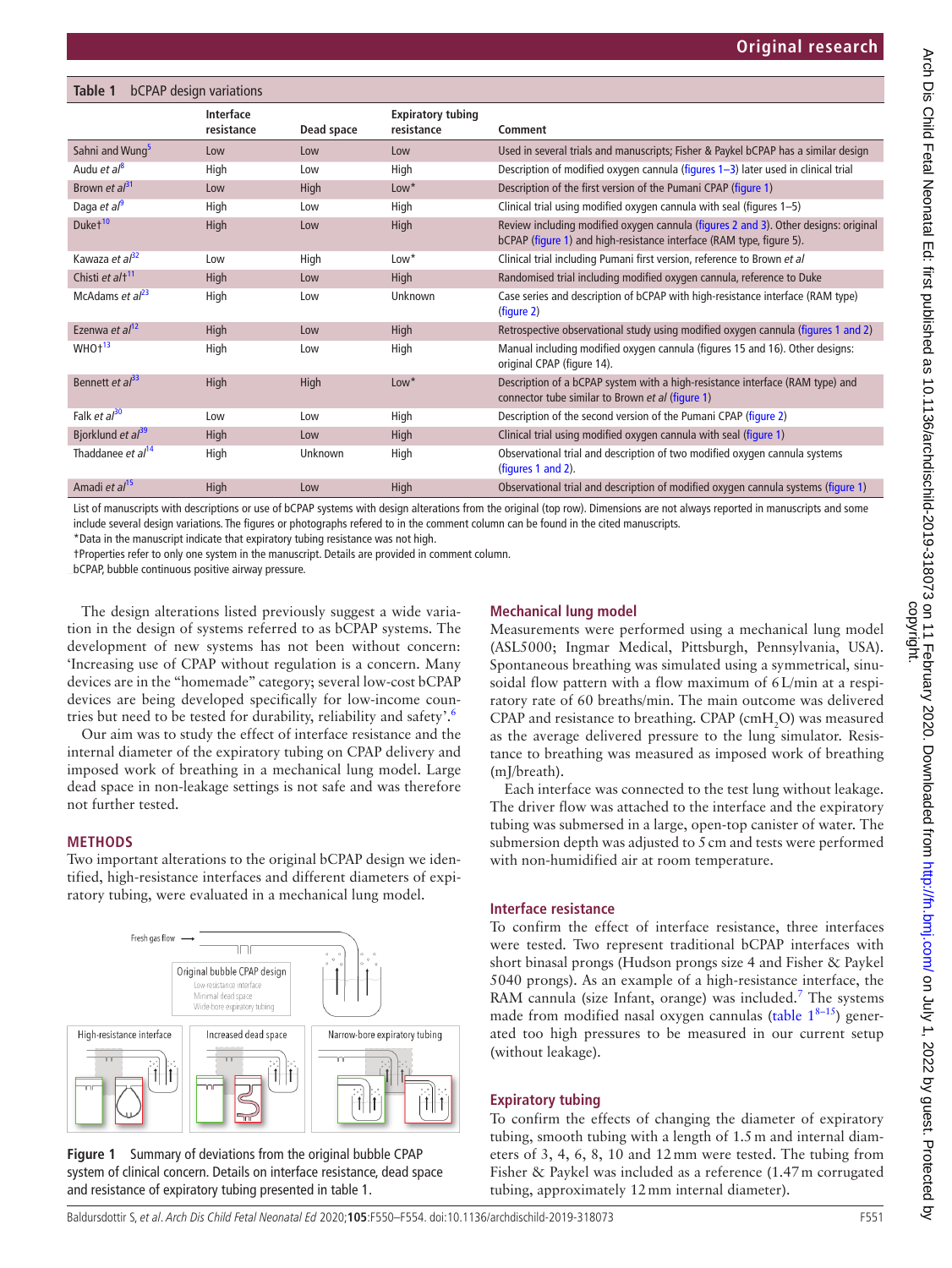

<span id="page-2-0"></span>**Figure 2** Effect of different interfaces and expiratory tubing diameters on mean CPAP. Mean CPAP for inner diameter expiratory tubing of 3–12mm with three interfaces at 5 cm of submersion and with two levels of fresh gas flow. The Fisher & Paykel original expiratory tubing was included to illustrate a commercially available alternative (corrugated tubing, 1.47m length and approximately 12mm internal diameter). Details and statistical comparisons are available as supplementary tables. CPAP, continuous positive airway pressure.

#### **Fresh gas flow**

All systems were tested with fresh gas flows of 6 and 8L/min calibrated with a Defender 510 (MesaLabs, California, USA) and adjusted with a standard air rotameter valve.

#### **Analysis**

Data were collected for at least 22 consecutive breaths and processed in the test lung software (Ingmar Medical) and exported to SPSS (version 25, IBM Corporation, Armonk, NY, USA). Mean values (95% CIs) were calculated for breath numbers 2–20 and compared using unpaired t-tests or analysis of variance with Games-Howell post hoc testing. Statistical significance was set to  $< 0.05$ .

#### **Results**

The effects on mean CPAP and imposed work of breathing by the internal diameter of expiratory tubing, the interface resistance and the fresh gas flow are displayed in figures [2 and 3](#page-2-0) with statistical analysis in data supplements.



<span id="page-2-1"></span>**Figure 3** Effect of different interfaces and expiratory tubing diameters on mean imposed work of breathing. Resistance to breathing measured as imposed work of breathing (mJ/breath) for inner diameter expiratory tubing of 3–12mm with three interfaces at 5 cm of submersion with two levels of fresh gas flow. The Fisher & Paykel original expiratory tubing was included to illustrate a commercially available alternative (corrugated tubing, 1.47m length and approximately 12mm internal diameter). Details and statistical comparisons are available as supplementary tables.

#### **Interface resistance**

There were small absolute differences in delivered CPAP pressure for the different interfaces (Hudson, RAM and Fisher & Paykel interfaces) and larger differences in imposed work of breathing between interfaces. The imposed work of breathing was highest for the RAM cannula and was most apparent with expiratory tubing with internal diameters less than 8mm. The data are presented in figures [2 and 3,](#page-2-0) with details in [online](https://dx.doi.org/10.1136/fetalneonatal-2019-318073) [supplementary tables 1–3.](https://dx.doi.org/10.1136/fetalneonatal-2019-318073)

#### **Internal diameter of expiratory tubing**

With internal diameters less than 8mm, the delivered CPAP and imposed work of breathing were increased (figures [2 and 3,](#page-2-0) with details in [online supplementary tables 1–3\)](https://dx.doi.org/10.1136/fetalneonatal-2019-318073). The increase was non-linear. With expiratory tubing at least 8mm in internal diameter, the absolute differences in delivered CPAP were small  $\leq$  1.5 cmH<sub>2</sub>O in all comparisons).

#### **Fresh gas flow**

The delivered CPAP and imposed work of breathing increased with increasing fresh gas flows in experiments with narrow expiratory tubing. This was less pronounced for expiratory tubing with internal diameters of at least 8 mm (figures [2 and 3](#page-2-0) with details in [online supplementary tables 1–3\)](https://dx.doi.org/10.1136/fetalneonatal-2019-318073).

#### **Discussion**

After the introduction of CPAP by Gregory *et al*, several clinical studies were conducted in the 1970s and 1980s using continuous distending pressure (CDP) for newborn infants with respi-ratory distress syndrome (RDS).<sup>[4](#page-4-2)</sup> As summarised by Bancalari and Sinclair, the use of CDP reduced mortality and improved oxygenation, while early application significantly reduced the need for mechanical ventilation and the total duration of respiratory assistance[.16](#page-4-20) The use of CPAP for the treatment of RDS was common initially, but with the increased resources available for treating very-low-birthweight infants with mechanical ventilation, the CPAP technique gradually fell into disuse. However, in a few centres, bCPAP and jet CPAP treatment remained the first choice for respiratory support for infants in respiratory distress.<sup>17–20</sup> In recent times, a paradigm shift has occurred, and CPAP is now the evidence-based choice for initial treatment of infants with respiratory distress.

We refer to the original design and basic principles of bCPAP as a system with short binasal prongs, no dead space and widebore expiratory tubing. The origin of this system has not been published, but it has been used at Columbia University, New York, since the mid-1970s (JT Wung and R Sahni, personal communication 2019). These principles have also been applied in commercial systems for neonates such as the Fisher & Paykel bCPAP system.

To meet the need for CPAP systems that can be used in lowresource settings, novel systems have been developed and are in clinical use. Although presented as bCPAP, many of these systems deviate from the basic principles of the original bCPAP design as presented in [figure](#page-1-1) 1 and [table](#page-1-0) 1. Our mechanical test lung simulations confirm that these alterations can have negative effects on performance.

#### **Interfaces**

Short binasal prongs or nasal masks are the recommended interface when providing CPAP to infants. $2122$  Several other interfaces are widely used for CPAP treatment. The RAM cannula interface has been used for providing CPAP and nasal intermittent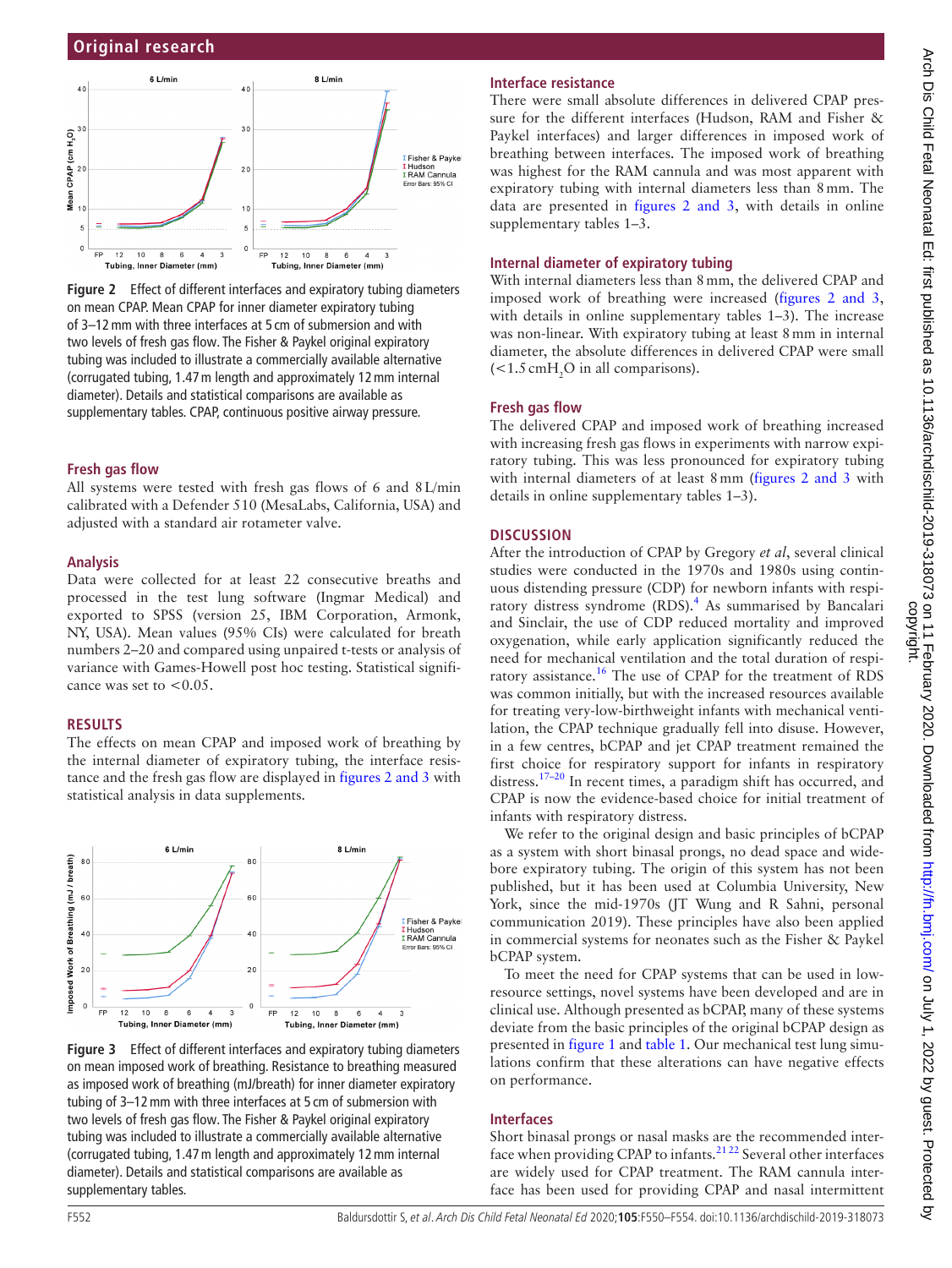positive pressure ventilation.[23–26](#page-4-10) This is not Food and Drug Administration approved, and the use is off-label. In our tests, the RAM cannula interface had a higher resistance to breathing than short binasal prongs. This is consistent with prior studies.<sup>[7](#page-4-19)</sup> Our results indicate that using a high-resistance interface like the RAM cannula, with a seal at the nares and closed mouth, might lead to an unintentionally high resistance to breathing.

Devices made from a modified standard oxygen cannula will have high resistance due to the narrow diameters. These were used in some trials included in [table](#page-1-0) 1 but not included in our study as they generated pressures well above our equipment range when tested without leakage.

These designs combine a high-resistance interface with highresistance tubing and have characteristics that are probably closer to high-flow nasal cannula (HFNC) systems than the original bCPAP.

#### **Expiratory tubing**

The resistance of expiratory tubing adds pressure to the CPAP generated by the submersion depth. The resulting CPAP will be higher than intended, and this is not reflected by the submersion depth [\(figure](#page-2-0) 2). Our findings confirm results from previous studies. Mestriner *et al* investigated this in positive-expiratorypressure (PEP) therapy bottles for adults,[27](#page-4-23) and Wu *et al* recorded an increase in CPAP with increased expiratory limb resistance.<sup>[28](#page-4-24)</sup> The increased tubing resistance also leads to increased resistance to breathing ([figure](#page-2-1) 3). This is expected and has been shown for other systems that generate CPAP using outflow resistance.<sup>[29 30](#page-4-25)</sup>

With a 1.5 m expiratory tube, together with a fresh gas flow of 8 L/min or less, the diameter needs to be at least 8mm to avoid a higher CPAP level than intended.

#### **Dead space**

Although known for decades, the issue of dead space and risk of rebreathing is sometimes neglected when modifying the original  $bCPAP$  design.<sup>31–33</sup> Without leakage, the use of long connecting tubing to an interface can lead to rebreathing and respiratory failure due to large dead space. At least two systems were identified that had neglected the issue of large dead space in their design.[31–33](#page-4-5)

The risk of rebreathing with large dead space should always be considered when designing new bCPAP systems and should be avoided.

#### **Flow**

The driver flow for the original bCPAP design can be adjusted to compensate for leakage and peak inspiratory flows.<sup>34</sup> For systems with high-resistance expiratory tubing, the increase in pressure above submersion depth will be more pronounced with higher driver flows ([figure](#page-2-0) 2). For these systems and those using a high-resistance interface, recommendations on driver flows are difficult to give. Some systems have been observed to bubble even if no patient is connected.<sup>35 36</sup>

#### **High-flow nasal cannula**

HFNC has gained popularity as respiratory support in recent years because of its light weight and simplicity. The European RDS guidelines suggest that HFNC can be used during weaning as an alternative to  $CPAP<sup>21</sup>$  $CPAP<sup>21</sup>$  $CPAP<sup>21</sup>$  Both the HIPSTER trial and the HUNTER trial showed higher failure rates for HFNC compared with CPAP when used as primary respiratory support in preterm infants.<sup>37</sup> 38

CPAP systems in [table](#page-1-0) 1 and designs in [figure](#page-1-1) 1 with highresistance expiratory tubing and a high-resistance interface, such as the modified oxygen cannula systems, resemble HFNC systems more than the original bCPAP systems. With a very high delivered pressure, unrelated to submersion depth, and a highresistance interface, it is not likely that the infant can breathe through the device. Instead, the infant will be depending on leakage to avoid high resistance to breathing and excessive CPAP. These hybrid systems are not traditional CPAP systems nor dedicated HFNC systems. When used with a seal, they are potentially dangerous, equivalent to using an HFNC without assuring leakage.

We are not aware of any trials comparing these hybrid systems to the original bCPAP system. A trial by Chisti *et al* compared a modified oxygen cannula system, labelled as bCPAP, to low-flow and high-flow oxygen.<sup>11</sup> The trial was stopped early because of higher clinical failure in the low-flow oxygen treatment group. It did not include an original bCPAP system. There is no evidence that the hybrid systems have a treatment effect equivalent to original bCPAP systems or commercial HFNC systems.

We recommend that bCPAP systems that apply the principles of the original design should be available as primary or rescue therapy for infants with more severe respiratory distress as they have a greater need for distending pressure to aid lung expansion. This could lead to less treatment failure and increased survival.

#### **Limitations**

The mechanical lung tests were designed to confirm and illustrate the effect of alterations from the basic principles of bCPAP. This means that not all systems, CPAP levels, tubing alternatives or flows were included. This article focused on design variations, and the risks of nasal trauma, humidification, gas supply, oscillations and costs were not discussed. The tests were performed without leakage. The very high CPAP pressures seen with narrow-bore expiratory tubing will result in leakage at the nose, through the mouth or to the gut.

#### **Summary**

Our study shows significant effect on CPAP delivery and imposed work of breathing with changes in resistance of nasal interface and expiratory tubing. Narrow expiratory tubing resulted in higher CPAP levels than indicated by the submersion depth. Several of the systems referred to as bCPAP deviate from the original bCPAP principles, and some of the reviewed designs are better described as HFNC hybrids. New systems should be described correctly and compared with the original bCPAP.

The next logical step is to recognise these differences and to develop a strategy where the original bCPAP is used as primary treatment when available or as backup if simpler systems are failing. New systems should be introduced with caution and functionally defined as high-flow, hybrid or original bCPAP systems. Referring to all systems that bubble as bCPAP is misleading and potentially hazardous. Trials confirming the effectiveness and safety of new systems should be encouraged, and the original system should be used as the gold standard in such trials.

**Acknowledgements** Linnea Kristiansson worked with parts of the manuscript as her medical student research thesis.

**Contributors** All authors (SB, MF, SD, BJ and TD) had full access and were active in writing and reviewing the manuscript. Data collection and analysis were mainly performed by MF.

**Funding** The research was funded by the Swedish government and independent research funds.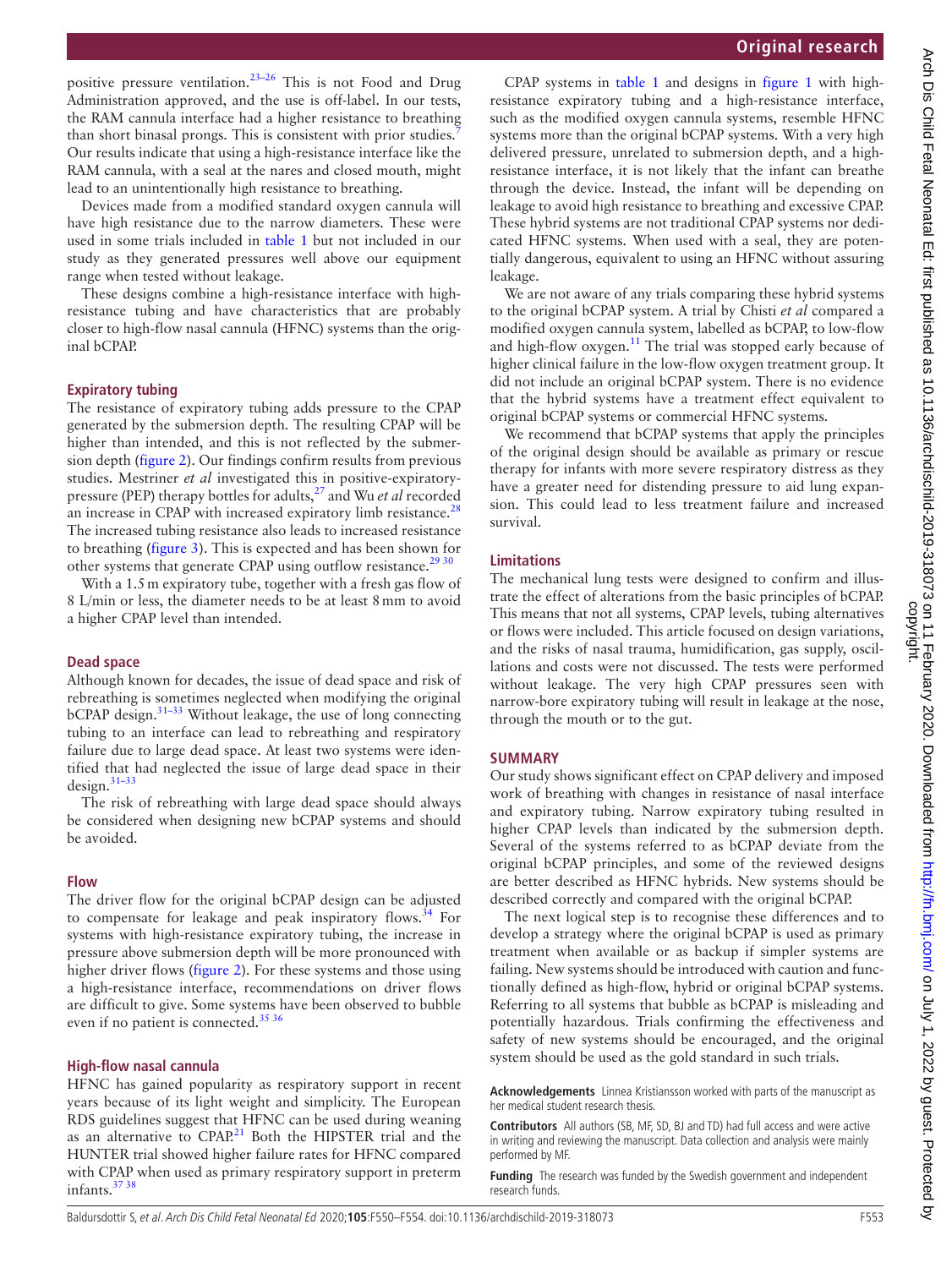# **Original research**

**Competing interests** None declared.

**Patient consent for publication** Not required.

**Ethics approval** The trial did not involve humans and no ethical review was needed.

**Provenance and peer review** Not commissioned; externally peer reviewed.

**Data availability statement** All data are available from the authors on request.

**Open access** This is an open access article distributed in accordance with the Creative Commons Attribution Non Commercial (CC BY-NC 4.0) license, which permits others to distribute, remix, adapt, build upon this work non-commercially, and license their derivative works on different terms, provided the original work is properly cited, appropriate credit is given, any changes made indicated, and the use is non-commercial. See: <http://creativecommons.org/licenses/by-nc/4.0/>.

#### **ORCID iD**

Thomas Drevhammar<http://orcid.org/0000-0002-4038-2221>

#### **References**

- <span id="page-4-0"></span>1 Chawanpaiboon S, Vogel JP, Moller A-B, et al. Global, regional, and national estimates of levels of preterm birth in 2014: a systematic review and modelling analysis. [Lancet](http://dx.doi.org/10.1016/S2214-109X(18)30451-0)  [Glob Health](http://dx.doi.org/10.1016/S2214-109X(18)30451-0) 2019;7:e37–46.
- <span id="page-4-1"></span>2 Vogel JP, Oladapo OT, Manu A, et al. New who recommendations to improve the outcomes of preterm birth. [Lancet Glob Health](http://dx.doi.org/10.1016/S2214-109X(15)00183-7) 2015;3:e589–90.
- 3 World Health Organization. Who recommendations on interventions to improve preterm birth outcomes. Geneva: World Health Organization, 2015.
- <span id="page-4-2"></span>4 Gregory GA, Kitterman JA, Phibbs RH, et al. Treatment of the idiopathic respiratory-distress syndrome with continuous positive airway pressure. [N Engl J Med](http://dx.doi.org/10.1056/NEJM197106172842401) 1971;284:1333–40.
- <span id="page-4-3"></span>5 Sahni R, Wung J-T. Continuous positive airway pressure (CPAP). [Indian J Pediatr](http://dx.doi.org/10.1007/BF02752303) 1998;65:265–71.
- <span id="page-4-18"></span>6 Howson C, Kinney M, Lawn J, et al. PMNCH, save the children, who. born too soon: the global action report on preterm birth. Geneva: World Health Organization, 2012.
- <span id="page-4-19"></span>7 Green EA, Dawson JA, Davis PG, et al. Assessment of resistance of nasal continuous positive airway pressure interfaces. [Arch Dis Child Fetal Neonatal Ed](http://dx.doi.org/10.1136/archdischild-2018-315838) 2019;104:F535–9.
- <span id="page-4-4"></span>8 Audu LI, Otuneye AT, Mukhtar MY, et al. Customized bubble continuous positive airway pressure (BCPAP) device at the National Hospital Abuja for the treatment of respiratory distress syndrome (RDS). Niger J Paed 2013;40:275–7.
- <span id="page-4-6"></span>9 Daga S, Mhatre S, Borhade A, et al. Home-Made continuous positive airways pressure device may reduce mortality in neonates with respiratory distress in low-resource setting. [J Trop Pediatr](http://dx.doi.org/10.1093/tropej/fmu023) 2014;60:343-7.
- <span id="page-4-7"></span>10 Duke T. Cpap: a guide for clinicians in developing countries. [Paediatr Int Child Health](http://dx.doi.org/10.1179/2046905513Y.0000000102) 2014;34:3–11.
- <span id="page-4-9"></span>11 Chisti MJ, Salam MA, Smith JH, et al. Bubble continuous positive airway pressure for children with severe pneumonia and hypoxaemia in Bangladesh: an open, randomised controlled trial. [Lancet](http://dx.doi.org/10.1016/S0140-6736(15)60249-5) 2015;386:1057-65.
- <span id="page-4-11"></span>12 Ezenwa B, Akintan P, Fajolu I, et al. Bubble CPAP in the management of respiratory distress syndrome in resource constrained settings: the LUTH experience. Pediatric [Oncall](http://dx.doi.org/10.7199/ped.oncall.2016.11) 2016;13:9–12.
- <span id="page-4-12"></span>13 World Health Organization. Oxygen therapy for children: a manual for health workers. Geneva: World Health Organization, 2016.
- <span id="page-4-16"></span>14 Thaddanee R, Chaudhari A, Chauhan H, et al. Bubble continuous positive airway pressure machine versus Indigenous bubble continuous positive airway pressure as a respiratory support in preterm babies with respiratory distress syndrome: a prospective outcome research at a tertiary care centre in Gujarat, India. [Int J Contemp Pediatr](http://dx.doi.org/10.18203/2349-3291.ijcp20180542) 2018;5:493–8.
- <span id="page-4-17"></span>15 Amadi HO, Okonkwo IR, Abioye IO, et al. A new low-cost commercial bubble CPAP (bCPAP) machine compared with a traditional bCPAP device in Nigeria. Paediatr Int [Child Health](http://dx.doi.org/10.1080/20469047.2019.1598125) 2019;39:184–92.
- <span id="page-4-20"></span>16 Bancalari E, Sinclair J. Mechanical ventilation. In: Sinclair J, Bracken M, eds. Effective care of the newborn infant. Oxford: Oxford University Press, 1992: 200–20.
- <span id="page-4-21"></span>17 Avery ME, Tooley WH, Keller JB, et al. Is chronic lung disease in low birth weight infants preventable? A survey of eight centers. [Pediatrics](http://www.ncbi.nlm.nih.gov/pubmed/3797169) 1987;79:26-30.
- 18 Van Marter LJ, Allred EN, Pagano M, et al. Do clinical markers of barotrauma and oxygen toxicity explain interhospital variation in rates of chronic lung disease? the neonatology Committee for the developmental network. Pediatrics 2000;105:1194–201.
- 19 Kamper J, Wulff K, Larsen C, et al. Early treatment with nasal continuous positive airway pressure in very low-birth-weight infants. [Acta Paediatr](http://dx.doi.org/10.1111/j.1651-2227.1993.tb12637.x) 1993;82:193-7.
- 20 Jónsson B, Katz-Salamon M, Faxelius G, et al. Neonatal care of very-low-birthweight infants in special-care units and neonatal intensive-care units in Stockholm. early nasal continuous positive airway pressure versus mechanical ventilation: gains and losses. [Acta Paediatr](http://dx.doi.org/10.1111/j.1651-2227.1997.tb18303.x) 1997;86:4–10.
- <span id="page-4-22"></span>21 Sweet DG, Carnielli V, Greisen G, et al. European consensus quidelines on the management of respiratory distress syndrome - 2019 update. [Neonatology](http://dx.doi.org/10.1159/000499361) 2019;115:432–50.
- 22 King BC, Gandhi BB, Jackson A, et al. Mask versus prongs for nasal continuous positive airway pressure in preterm infants: a systematic review and meta-analysis. [Neonatology](http://dx.doi.org/10.1159/000496462) 2019;116:100–14.
- <span id="page-4-10"></span>23 McAdams RM, Hedstrom AB, DiBlasi RM, et al. Implementation of bubble CPAP in a rural Ugandan neonatal ICU. [Respir Care](http://dx.doi.org/10.4187/respcare.03438) 2015;60:437–45.
- 24 Drescher GS, Hughes CW. Comparison of interfaces for the delivery of noninvasive respiratory support to low birthweight infants. [Respir Care](http://dx.doi.org/10.4187/respcare.05978) 2018;63:1197–206.
- 25 Petrillo F, Valenzano L, Franco C, et al. Pulmonary Recruitment Strategy in Preterm Neonates<29 Weeks of Gestational Age to Reduce the Need for Intubation in the Delivery Room. [Am J Perinatol](http://dx.doi.org/10.1055/s-0039-1692134) 2019;36:S115–9.
- 26 Singh N, McNally MJ, Darnall RA. Does the ram cannula provide continuous positive airway pressure as effectively as the Hudson prongs in preterm neonates? Am J [Perinatol](http://dx.doi.org/10.1055/s-0038-1675330) 2019;36:849–54.
- <span id="page-4-23"></span>27 Mestriner RG, Fernandes RO, Steffen LC, et al. Optimum design parameters for a therapist-constructed positive-expiratory-pressure therapy bottle device. [Respir Care](http://www.ncbi.nlm.nih.gov/pubmed/19327187) 2009;54:504–8.
- <span id="page-4-24"></span>28 Wu C-S, Lee C-M, Yuh Y-S, et al. Influence of changing the diameter of the bubble generator bottle and expiratory limb on bubble CPAP: an in vitro study. Pediatr [Neonatol](http://dx.doi.org/10.1016/j.pedneo.2012.08.013) 2012;53:359–65.
- <span id="page-4-25"></span>29 Falk M, Donaldsson S, Jonsson B, et al. Return of neonatal CPAP resistance - the Medijet device family examined using in vitro flow simulations. [Acta Paediatr](http://dx.doi.org/10.1111/apa.13994) 2017;106:1760–6.
- <span id="page-4-14"></span>30 Falk M, Donaldsson S, Drevhammar T. Infant CPAP for low-income countries: an experimental comparison of standard bubble CPAP and the Pumani system. [PLoS One](http://dx.doi.org/10.1371/journal.pone.0196683) 2018;13:e0196683.
- <span id="page-4-5"></span>31 Brown J, Machen H, Kawaza K, et al. A high-value, low-cost bubble continuous positive airway pressure system for low-resource settings: technical assessment and initial case reports. [PLoS One](http://dx.doi.org/10.1371/journal.pone.0053622) 2013;8:e53622.
- <span id="page-4-8"></span>32 Kawaza K, Machen HE, Brown J, et al. Efficacy of a low-cost bubble CPAP system in treatment of respiratory distress in a neonatal ward in Malawi. [PLoS One](http://dx.doi.org/10.1371/journal.pone.0086327) 2014;9:e86327.
- <span id="page-4-13"></span>33 Bennett DJ, Carroll RW, Kacmarek RM. Evaluation of a low-cost bubble CPAP system designed for resource-limited settings. [Respir Care](http://dx.doi.org/10.4187/respcare.05762) 2018;63:395–403.
- <span id="page-4-26"></span>34 Sahni R, Schiaratura M, Polin RA. Strategies for the prevention of continuous positive airway pressure failure. [Semin Fetal Neonatal Med](http://dx.doi.org/10.1016/j.siny.2016.02.008) 2016;21:196-203.
- <span id="page-4-27"></span>35 Claassen CC, Hillman NH, Brown K, et al. Comparison of bubble CPAP devices using ram cannula for extubation failure in very low birth weight infants: randomized and cohort studies. [Neonatology](http://dx.doi.org/10.1159/000493156) 2019;115:28-35.
- 36 Won A, Suarez-Rebling D, Baker AL, et al. Bubble CPAP devices for infants and children in resource-limited settings: review of the literature. [Paediatr Int Child Health](http://dx.doi.org/10.1080/20469047.2018.1534389) 2019;39:168–76.
- <span id="page-4-28"></span>37 Roberts CT, Owen LS, Manley BJ, et al. Nasal high-flow therapy for primary respiratory support in preterm infants. [N Engl J Med](http://dx.doi.org/10.1056/NEJMoa1603694) 2016;375:1142-51.
- 38 Manley BJ, Arnolda GRB, Wright IMR, et al. Nasal high-flow therapy for newborn infants in special care nurseries. [N Engl J Med](http://dx.doi.org/10.1056/NEJMoa1812077) 2019;380:2031-40
- <span id="page-4-15"></span>39 Bjorklund AR, Odongkara Mpora B, Steiner ME, et al. Use of a modified bubble continuous positive airway pressure (bCPAP) device for children in respiratory distress in low- and middle-income countries: a safety study. [Paediatr Int Child Health](http://dx.doi.org/10.1080/20469047.2018.1474698) 2019;39:160–7.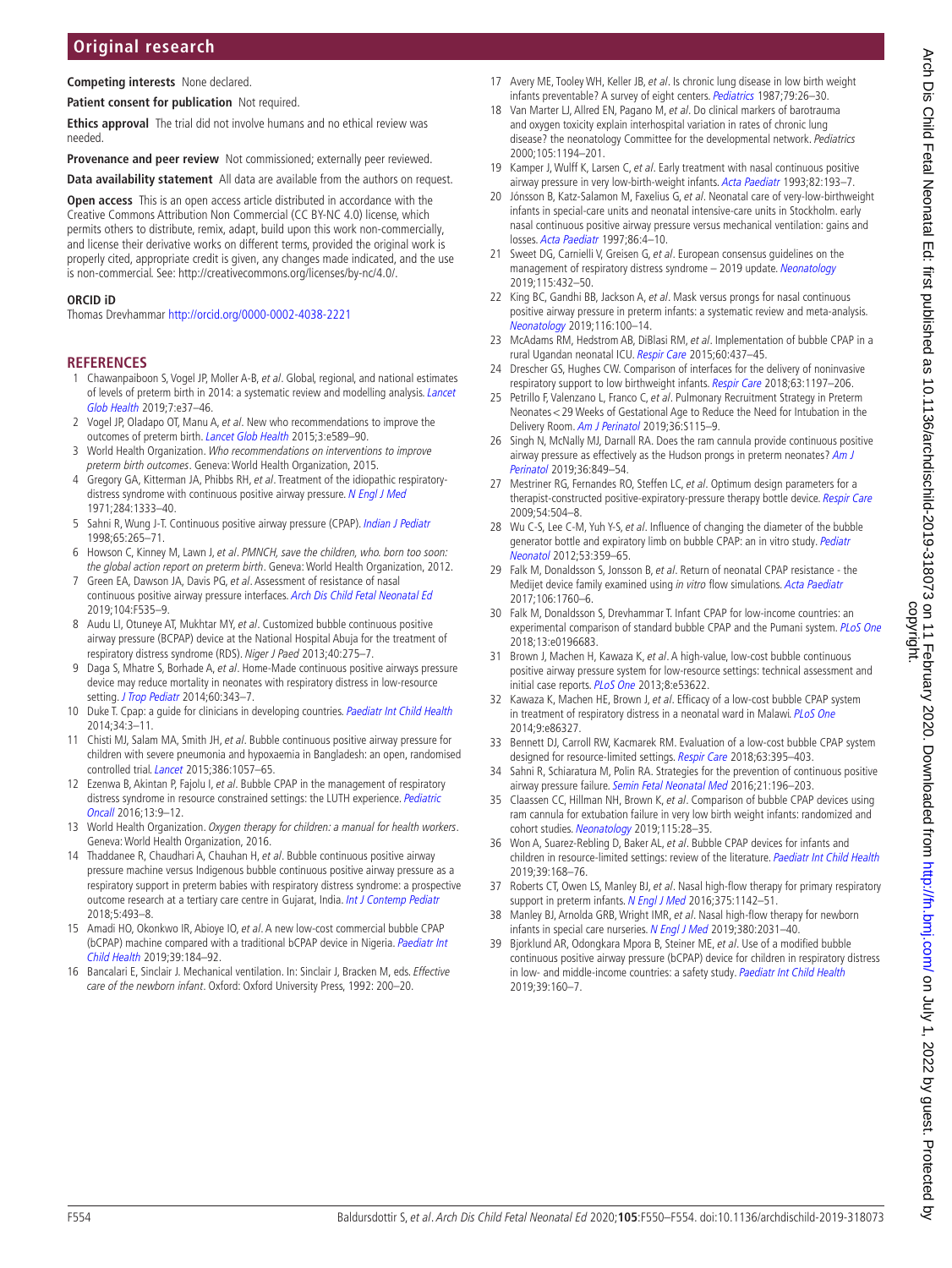|         |           | Fisher & Paykel                                                               |                     |                                   |                    |   | Hudson |                                          |   |                                   |                    |                                          | <b>RAM</b>          |      |                      |   |  |
|---------|-----------|-------------------------------------------------------------------------------|---------------------|-----------------------------------|--------------------|---|--------|------------------------------------------|---|-----------------------------------|--------------------|------------------------------------------|---------------------|------|----------------------|---|--|
|         |           | Imposed Work of breathing<br>Pressure<br>(mJ/breath)<br>(cm H <sub>2</sub> O) |                     | Pressure<br>(cm H <sub>2</sub> O) |                    |   |        | Imposed Work of breathing<br>(mJ/breath) |   | Pressure<br>(cm H <sub>2</sub> O) |                    | Imposed Work of breathing<br>(mJ/breath) |                     |      |                      |   |  |
| Flow    | $ID$ (mm) | Mean                                                                          | CI (95%)            | Mean                              | CI (95%)           |   | Mean   | CI (95%)                                 |   | Mean                              | CI (95%)           | Mean                                     | CI (95%)            | Mean | CI (95%)             |   |  |
|         | 3         |                                                                               | 28.1 (28,06-28,12)  |                                   | 74.8 (74,66-74,89) |   |        | 27.7 (27,66-27,71)                       |   |                                   | 74.2 (74,09-74,23) |                                          | 26.7 (26,70-26,77)  |      | 78.3 (78,19-78,40)   |   |  |
|         | 4         |                                                                               | $12.1(12,10-12,14)$ |                                   | 38.0 (37,90-38,09) |   |        | 12.3 (12,33-12,35)                       |   |                                   | 39.6 (39,49-39,61) |                                          | $11.4(11,43-11,45)$ |      | 56.2 (56,09-56,26)   |   |  |
|         | 6         |                                                                               | $8.0(8,00-8,03)$    |                                   | 15.8 (15,63-15,87) |   |        | $8.6(8,62-8,65)$                         |   |                                   | 20.1 (19,94-20,18) |                                          | 7.8 (7,76-7,79)     |      | 39.5 (39,38-39,52)   |   |  |
| 6 L/min | 8         |                                                                               | $6.0(5,99-6,03)$    |                                   | $6.3(6, 17-6, 49)$ |   |        | $6.6(6,55-6,60)$                         |   |                                   | 10.8 (10,69-10,91) |                                          | $5.7(5,65-5,67)$    |      | 30.3 (30,23-30,41)   |   |  |
|         | 10        |                                                                               | 5.6 (5,59-5,62)     |                                   | $5.0(4,85-5,12)$   |   |        | $6.3(6,30-6,34)$                         | a |                                   | $9.5(9,32-9,76)$   |                                          | $5.3(5,24-5,27)$    |      | 29.1 (28,93-29,22)   |   |  |
|         | 12        |                                                                               | 5.8 (5,76-5,80)     |                                   | 4.6 (4,37-4,77)    |   |        | $6.3(6, 28-6, 32)$                       | a |                                   | $9.1(8,91-9,21)$   |                                          | $5.3(5,32-5,36)$    |      | 28.7 (28,57-28,80)   |   |  |
|         | <b>FP</b> |                                                                               | 5.8 (5,80-5,85)     |                                   | 5.7 (5,35-5,99)    |   |        | $6.4(6,37-6,43)$                         |   |                                   | 10.1 (9,84-10,35)  |                                          | $5.5(5,48-5,51)$    |      | 29.4 (29,29-29,58)   |   |  |
|         | 3         |                                                                               | 39.7 (39,61-39,72)  |                                   | 82.2 (82,04-82,27) |   |        | 36.7 (36,66-36,74)                       |   |                                   | 81.4 (81,33-81,49) |                                          | 35.0 (34,98-35,08)  |      | 83.1 (83,02-83,22)   |   |  |
|         | 4         |                                                                               | 15.2 (15,14-15,18)  |                                   | 44.4 (44,28-44,52) |   |        | 15.2 (15,19-15,21)                       |   |                                   | 46.1 (46,06-46,20) |                                          | 13.9 (13,85-13,89)  |      | 60.3 (60,22-60,42)   |   |  |
|         | 6         |                                                                               | $9.1(9,10-9,14)$    |                                   | 18.1 (18,01-18,25) |   |        | 10.0 (10,01-10,03)                       |   |                                   | 23.6 (23,50-23,68) |                                          | $8.7(8,69-8,71)$    |      | 41.0 (40,85-41,07)   |   |  |
| 8 L/min | 8         |                                                                               | $6.4(6,42-6,45)$    |                                   | $6.8(6,70-6,96)$   |   |        | $7.2$ (7,23-7,26)                        |   |                                   | 12.5 (12,39-12,61) |                                          | $6.0(5,94-5,97)$    |      | 30.8 (30,67-30,92)   |   |  |
|         | 10        |                                                                               | 5.9 (5,85-5,89)     |                                   | 5.2 (4,93-5,45)    | A |        | $6.9(6,88-6,93)$                         |   |                                   | 11.2 (10,97-11,32) |                                          | 5.4 (5,35-5,38)     |      | 29.2 (29,08-29,36)   | B |  |
|         | 12        |                                                                               | $6.0(5,96-5,99)$    |                                   | 4.9 (4,73-5,11)    | A |        | $6.8(6,77-6,82)$                         |   |                                   | 10.6 (10,49-10,74) |                                          | $5.4(5,41-5,44)$    |      | 29.0 (28,87-29,10) B |   |  |
|         | <b>FP</b> |                                                                               | $6.2$ (6,17-6,22)   |                                   | $6.1(5,84-6,37)$   |   |        | $7.0(7,02-7,06)$                         |   |                                   | 12.0 (11,67-12,29) |                                          | $5.6$ (5,61-5,65)   |      | 30.0 (29,76-30,15)   |   |  |

**Supplementary Table 1:** Effect of different internal diameter of expiratory tubing.<br>Means and confidence intervals are given for both pressure (white background) and imposed work of breathing (gray background). Multiple c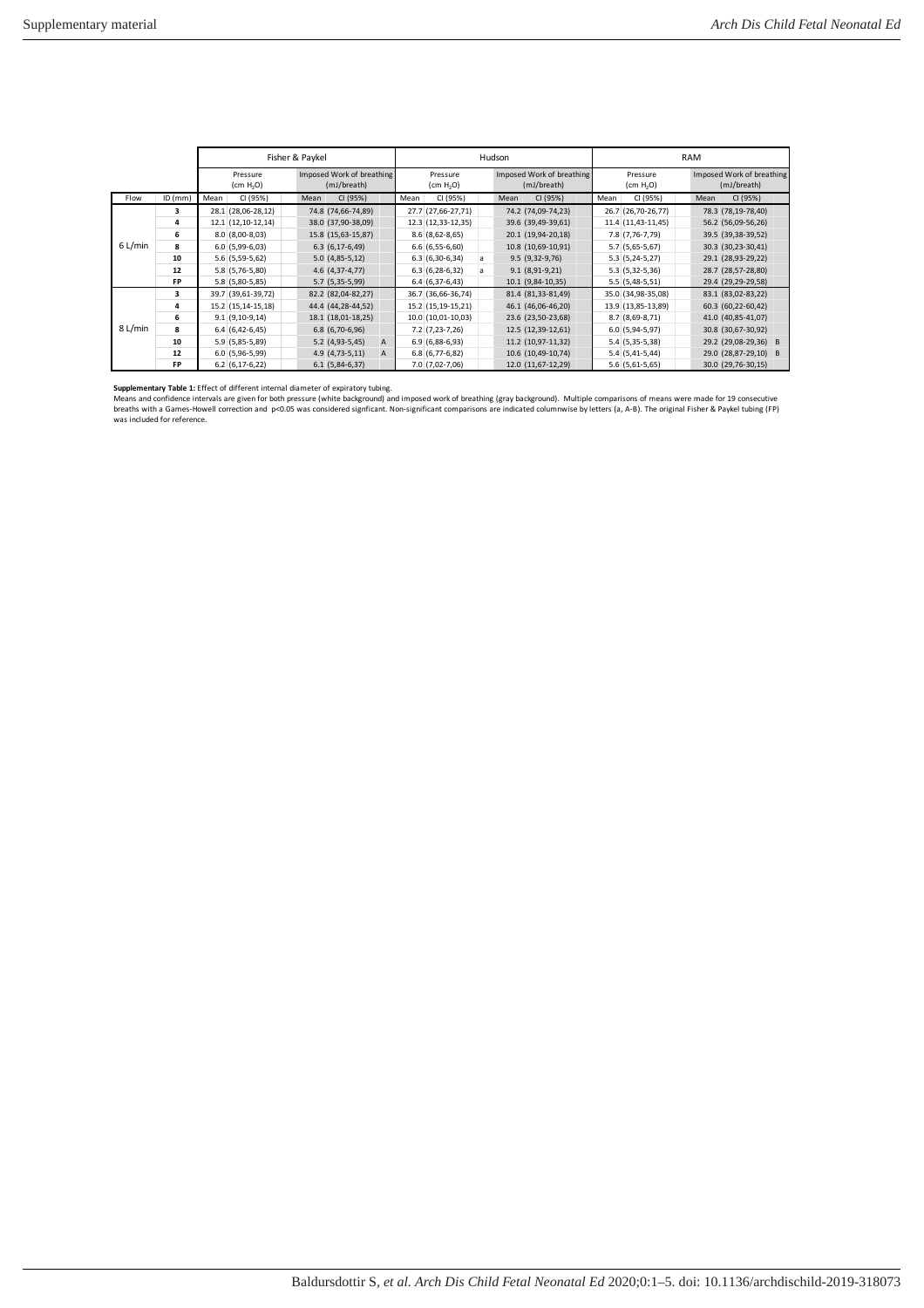|         |           | Fisher & Paykel                                                               |                    |                                   |                     |      |                                          | Hudson |                                   |                    | <b>RAM</b> |                                          |      |                    |  |
|---------|-----------|-------------------------------------------------------------------------------|--------------------|-----------------------------------|---------------------|------|------------------------------------------|--------|-----------------------------------|--------------------|------------|------------------------------------------|------|--------------------|--|
|         |           | Imposed Work of breathing<br>Pressure<br>(mJ/breath)<br>(cm H <sub>2</sub> O) |                    | Pressure<br>(cm H <sub>2</sub> O) |                     |      | Imposed Work of breathing<br>(mJ/breath) |        | Pressure<br>(cm H <sub>2</sub> O) |                    |            | Imposed Work of breathing<br>(mJ/breath) |      |                    |  |
| Flow    | $ID$ (mm) | Mean                                                                          | CI (95%)           | Mean                              | CI (95%)            | Mean | CI (95%)                                 |        | Mean                              | CI (95%)           | Mean       | CI (95%)                                 | Mean | CI (95%)           |  |
|         | 3         |                                                                               | 28.1 (28,06-28,12) |                                   | 74.8 (74,66-74,89)  |      | 27.7 (27,66-27,71)                       |        |                                   | 74.2 (74,09-74,23) |            | 26.7 (26,70-26,77)                       |      | 78.3 (78,19-78,40) |  |
|         | 4         |                                                                               | 12.1 (12,10-12,14) |                                   | 38.0 (37,90-38,09)  |      | 12.3 (12,33-12,35)                       |        |                                   | 39.6 (39,49-39,61) |            | 11.4 (11,43-11,45)                       |      | 56.2 (56,09-56,26) |  |
|         | 6         |                                                                               | $8.0(8,00-8,03)$   |                                   | 15.8 (15,63-15,87)  |      | $8.6$ ( $8,62-8,65$ )                    |        |                                   | 20.1 (19,94-20,18) |            | 7.8 (7,76-7,79)                          |      | 39.5 (39,38-39,52) |  |
| 6 L/min | 8         |                                                                               | $6.0(5,99-6,03)$   |                                   | $6.3(6, 17-6, 49)$  |      | $6.6(6,55-6,60)$                         |        |                                   | 10.8 (10,69-10,91) |            | 5.7 (5,65-5,67)                          |      | 30.3 (30,23-30,41) |  |
|         | 10        |                                                                               | 5.6 (5,59-5,62)    |                                   | $5.0(4,85-5,12)$    |      | $6.3(6,30-6,34)$                         |        |                                   | $9.5(9,32-9,76)$   |            | $5.3(5, 24-5, 27)$                       |      | 29.1 (28,93-29,22) |  |
|         | 12        |                                                                               | 5.8 (5,76-5,80)    |                                   | $4.6$ $(4,37-4,77)$ |      | $6.3(6, 28-6, 32)$                       |        |                                   | $9.1(8,91-9,21)$   |            | $5.3(5,32-5,36)$                         |      | 28.7 (28,57-28,80) |  |
|         | FP        |                                                                               | 5.8 (5,80-5,85)    |                                   | $5.7(5,35-5,99)$    |      | $6.4(6,37-6,43)$                         |        |                                   | 10.1 (9,84-10,35)  |            | $5.5(5, 48-5, 51)$                       |      | 29.4 (29,29-29,58) |  |
|         | 3         |                                                                               | 39.7 (39,61-39,72) |                                   | 82.2 (82,04-82,27)  |      | 36.7 (36,66-36,74)                       |        |                                   | 81.4 (81,33-81,49) |            | 35.0 (34,98-35,08)                       |      | 83.1 (83,02-83,22) |  |
|         | 4         |                                                                               | 15.2 (15,14-15,18) |                                   | 44.4 (44,28-44,52)  |      | 15.2 (15,19-15,21)                       |        |                                   | 46.1 (46,06-46,20) |            | 13.9 (13,85-13,89)                       |      | 60.3 (60,22-60,42) |  |
|         | 6         |                                                                               | $9.1(9,10-9,14)$   |                                   | 18.1 (18,01-18,25)  |      | $10.0$ (10,01-10,03)                     |        |                                   | 23.6 (23,50-23,68) |            | 8.7 (8,69-8,71)                          |      | 41.0 (40,85-41,07) |  |
| 8 L/min | 8         |                                                                               | $6.4(6,42-6,45)$   |                                   | $6.8(6,70-6,96)$    |      | 7.2 (7,23-7,26)                          |        |                                   | 12.5 (12,39-12,61) |            | $6.0(5,94-5,97)$                         |      | 30.8 (30,67-30,92) |  |
|         | 10        |                                                                               | 5.9 (5,85-5,89)    |                                   | $5.2(4,93-5,45)$    |      | $6.9(6,88-6,93)$                         |        |                                   | 11.2 (10,97-11,32) |            | 5.4 (5,35-5,38)                          |      | 29.2 (29,08-29,36) |  |
|         | 12        |                                                                               | $6.0(5,96-5,99)$   |                                   | $4.9(4,73-5,11)$    |      | $6.8(6,77-6,82)$                         |        |                                   | 10.6 (10,49-10,74) |            | $5.4(5, 41-5, 44)$                       |      | 29.0 (28,87-29,10) |  |
|         | FP        |                                                                               | $6.2(6, 17-6, 22)$ |                                   | $6.1(5,84-6,37)$    |      | 7.0 (7,02-7,06)                          |        |                                   | 12.0 (11,67-12,29) |            | $5.6(5,61-5,65)$                         |      | 30.0 (29,76-30,15) |  |

**Supplementary Table 2:** Effect of different interfaces.<br>Means and confidence intervals are given for both mean pressure (white background) and imposed work of breathing (gray background). Multiple comparisons of means wer